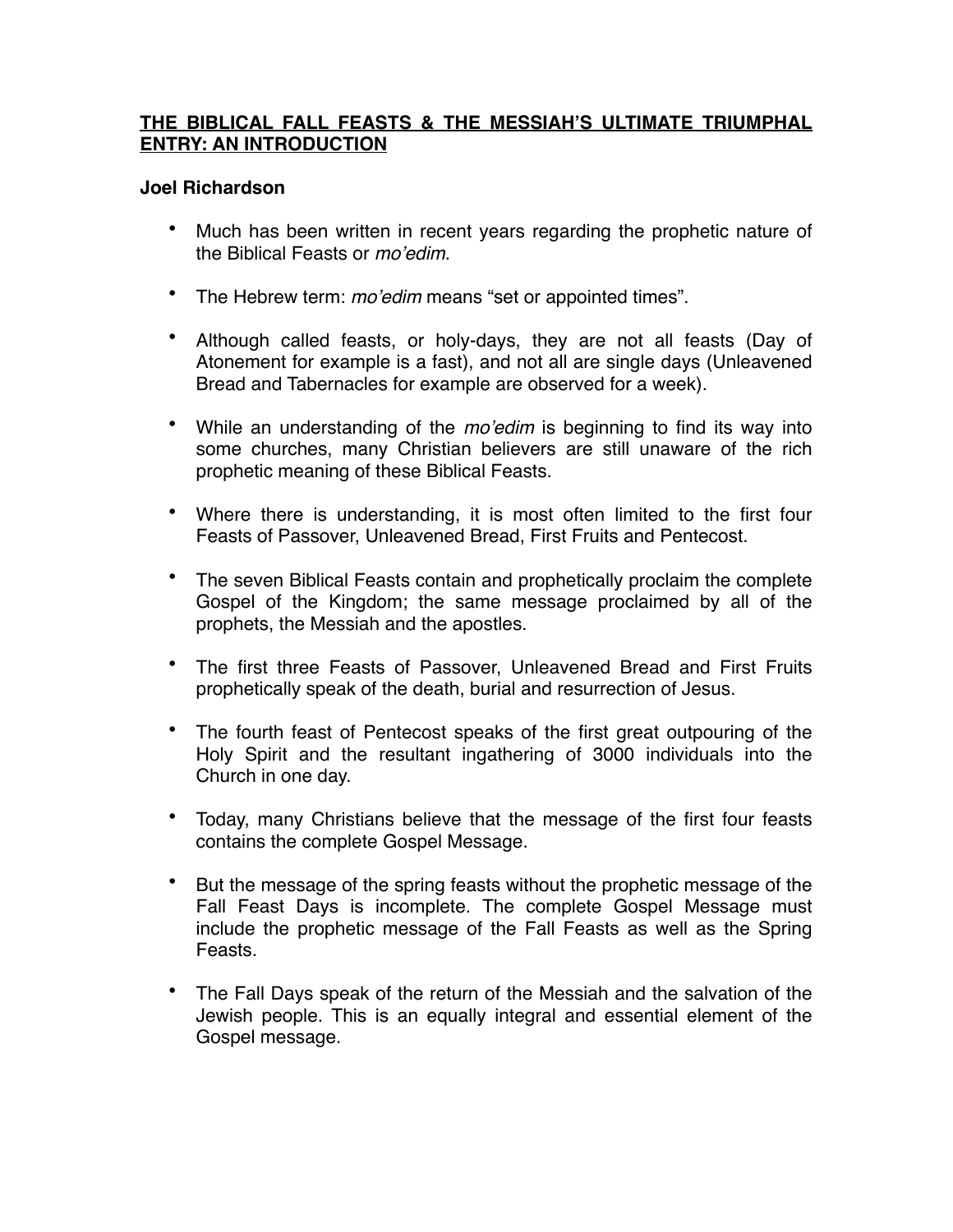- **The message and timing of the Fall Feasts shed much light on the return of Jesus; His victorious procession and the ultimate triumphal entry that follows.**
- These events together make up the primary longing, hope and expectation of the believer.
- Yet there is a systemic and fundamental lack of understanding throughout the Church regarding these events.
- *The Church must return to understanding and proclaiming the complete Gospel message contained in ALL of the Feasts! The Church must return to proclaiming the complete Gospel!*

## **OVERVIEW OF THE BIBLICAL FEASTS:**

- **Passover (***Erev Pesach***)**: A perfect spotless lamb is sacrificed and its blood is wiped on the doorpost. A shadow or type of the sacrifice of Jesus, the Lamb of God, at the cross (1 Cor 5:7).
- **The Feast of Unleavened Bread / Passover Meal (***Pesach***)**: The unleavened bread (*matzah*) eaten during this meal, is a type of the sinless Jesus, the unleavened bread of life, who releases repentant believers from the bondage of sin. (John 6:32, 48-51) The Gospel Message symbolized in this meal is practiced today by most as the Lord's Supper or Communion.
- **First Fruits (***Omer***)**: This was the day they were to wave the sheaf from a barley plant from the first / spring harvest. Jesus was the first fruits of the resurrection, (1 Cor 15:20, 23, 2 Tim 2:6-8). All repentant believers will also be resurrected physically.
- **Pentecost (***Shavuot***):** This day celebrated the first of the wheat harvest with the offering of two wave loaves of leavened bread (Lev 23:17, 20). This feast foreshadowed the first major outpouring of the Holy Spirit, resulting in three thousand souls being added to the Church in one day (Acts 2:41). This early outpouring of the Holy Spirit will also be followed by another greater outpouring of the Holy Spirit near the end of time (Joel 2:28-29) to empower the proclamation of the Gospel of the Kingdom before the return of Jesus.
- **Feast of Trumpets (***Yom Teruah***):** This day is a day of blowing trumpets (*shofar*) calling all to repent. Traditionally this day is preceded by thirty days (and followed by ten days) of *Teshuvah* or repentance. At the conclusion of the day of Trumpets, one final powerful blast resounds on the *shofar*. This day prophetically speaks of the final call to repent before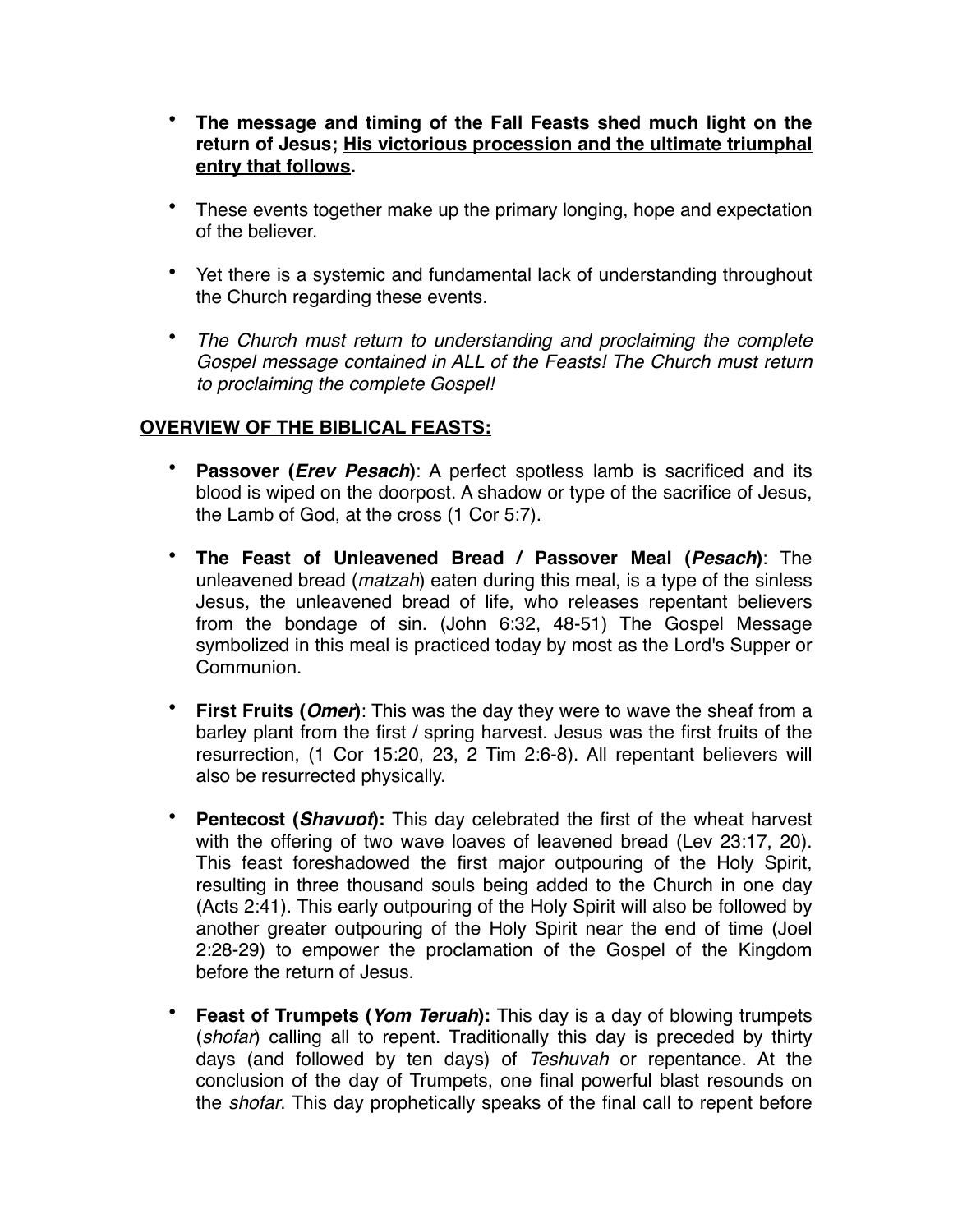the return of the Messiah and the resurrection of righteous that occurs at the final trumpet blast.

- **Day of Atonement (***Yom Kippur***):** This day, a complete fast, is the holiest day of the Biblical calendar. It is a day of repentance. Through repentance, reconciliation with God takes place. This is also the day that the corporate sins of the Jewish nation were laid upon a scapegoat that was cast outside of the camp into the wilderness. Atonement prophetically speaks of the day when the Jews mourn and repent concerning their rejection of Jesus who is foreshadowed in the scapegoat. Thus, the Day of Atonement also points to the day when all Israel will be saved (Romans 11) as they return to the LORD forevermore.
- **Feast of Tabernacles (***Sukkoth***):** An eight-day celebratory feast coinciding with the final harvest of the year. For seven days the people moved out of their homes and lived in shelters called "Sukkah". It was decorated with branches cut from palm, willow and other trees. This last feast prophetically speaks of the future celebration regarding the final harvest of mankind at the end of the age and the commencement of the Millennium. Today we eat in a Sukkah looking forward to the day when God will dwell on earth with us. But even during the Millennium, we will continue to keep this festival (Zech 14) to celebrate the fact that God dwells with man and is our covering (*Sukkah*) through Jesus the Messiah.

### **OVERVIEW OF THE RETURN OF THE MESSIAH, HIS VICTORIOUS PROCESSION AND THE ULTIMATE TRIUMPHAL ENTRY**

- **DAY OF TRUMPETS**
- Jesus returns on the clouds
- The raptured / resurrected believers are with Him
- Every eye will see Him
- Israel mourns and repents as they recognize the identity of their Messiah

## • **DAY OF ATONEMENT**

- Those who are left /survivors / remnant of Israel are saved / return to the LORD
- Jesus and the resurrected believers come to Egypt
- Jesus leads a victorious procession from Egypt, out of Arabia, through Edom and to Jerusalem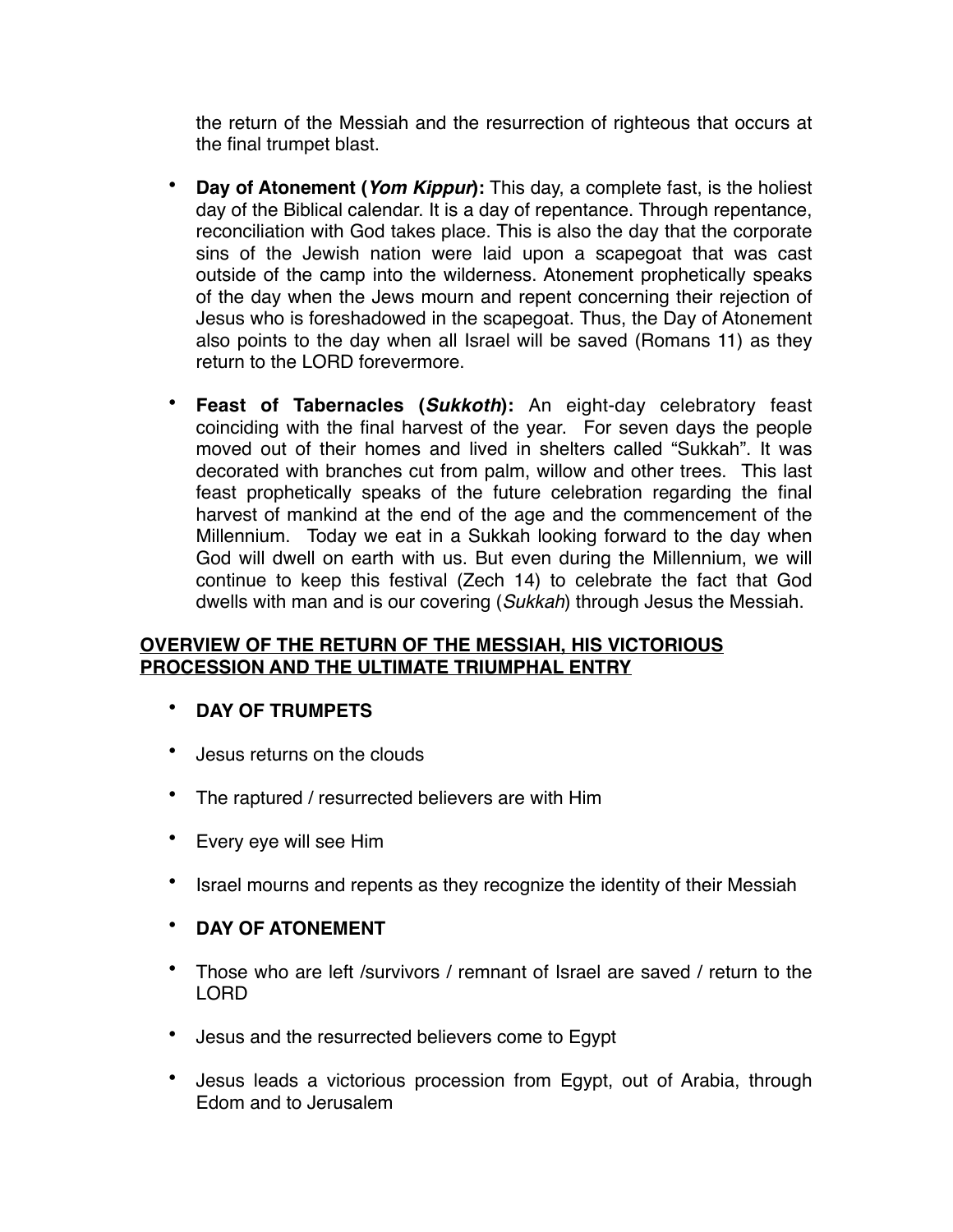- Musicians and singers go before and follow after the procession
- The wrath of God; rain, hail, earthquakes and fire are poured out on the enemies of God
- The Antichrist, False Prophet and their peoples are destroyed
- Jesus and the procession free prisoners of the Antichrist
- The Psalms of Ascent are sung as the procession goes up to Zion
- Ultimate triumphal entry into Jerusalem
- The Gates of Jerusalem are opened for the arrival of the King Messiah
- Jesus is enthroned takes His place as the rightful King Messiah on the throne of David
- The Lord Jesus dwells in Zion.
- **TABERNACLES (SUKKOTH) CELEBRATED.**
- The children and remnant of the peoples of the Antichrist and the Gentile nations will come to repent and serve Israel and Jesus her king.
- Both Israel and the faithful meek, victimized, downtrodden, abused, forgotten, and lowly will be honored and exalted.

#### **SCRIPTURAL SUPPORT:**

- **DAY OF TRUMPETS**
	- $\circ$  In that day the LORD will start His threshing from the flowing stream of the Euphrates to the brook of Egypt, and you will be gathered up one by one, O sons of Israel. *It will come about also in that day that a great trumpet will be blown*, and those who were perishing in the land of Assyria and who were scattered in the land of Egypt will come and worship the LORD in the holy mountain at Jerusalem. (Isaiah 27:12-13)
	- o But *in the days when the seventh angel is about to sound his trumpet, the mystery of God will be accomplished, just as he announced to his servants the prophets."* (Revelation 10:7)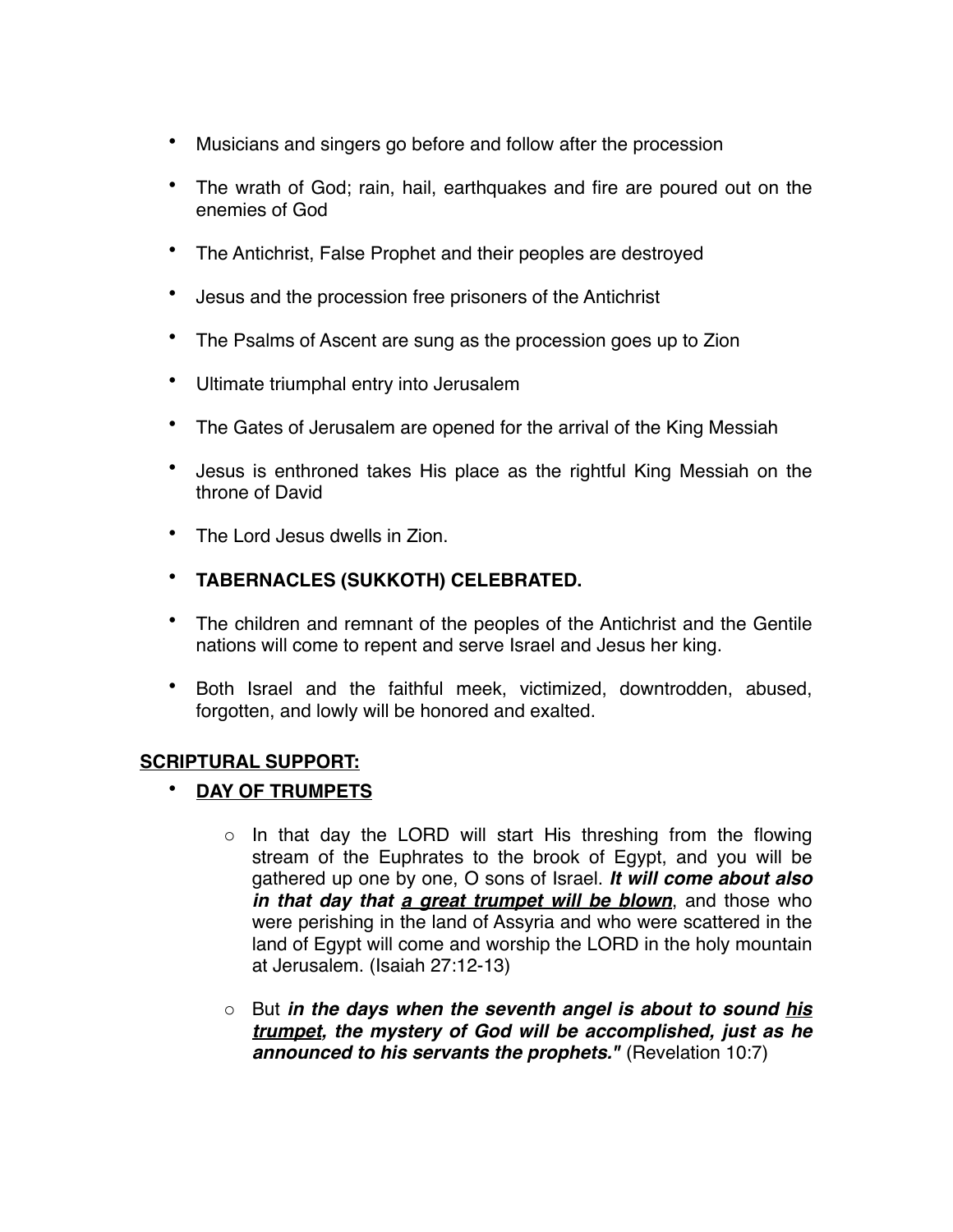- o The *seventh angel sounded his trumpet*, and there were loud voices in heaven, which said: "*The kingdom of the world has become the kingdom of our Lord and of his Christ*, and he will reign for ever and ever." (Revelation 11:15)
- o *Then the LORD will appear over them*; *his arrow will flash like lightning. The Sovereign LORD will sound the trumpet*; he will march in the storms of the south. (Zechariah 9:14)
- o *And he will send his angels with a loud trumpet call, and they will gather his elect from the four winds, from one end of the heavens to the other.* (Matthew 24:31)
- o …in a flash, in the twinkling of an eye, *at the last trumpet. For the trumpet will sound, the dead will be raised imperishable, and we will be changed*. (1 Corinthians 15:52)
- **o** For *the Lord himself will come down from heaven*, with a loud command, with the voice of the archangel and with *the trumpet call of God, and the dead in Christ will rise first.* **(1 Thessalonians 4:16)**
- Jesus returns on the clouds:
	- o Sing to God, sing praises to His name; *extol Him who rides on the clouds*, By His name YAH, and rejoice before Him. (Psalm 68:4)
	- o "I was watching in the night visions, And behold, One like *the Son of Man, Coming with the clouds of heaven!* (Daniel 7:13)
	- o Then the sign of the Son of Man will appear in heaven… and *they will see the Son of Man coming on the clouds of heaven with power and great glory*. (Matthew 24:30)
	- o Jesus said to them… "I say to you, hereafter *you will see the Son of Man sitting at the right hand of the Power, and coming on the clouds of heaven.*" (Matthew 26:64)
- The raptured / resurrected believers are with Him:
	- o *And he will send his angels with a loud trumpet call, and they will gather his elect from the four winds, from one end of the heavens to the other.* (Matthew 24:31)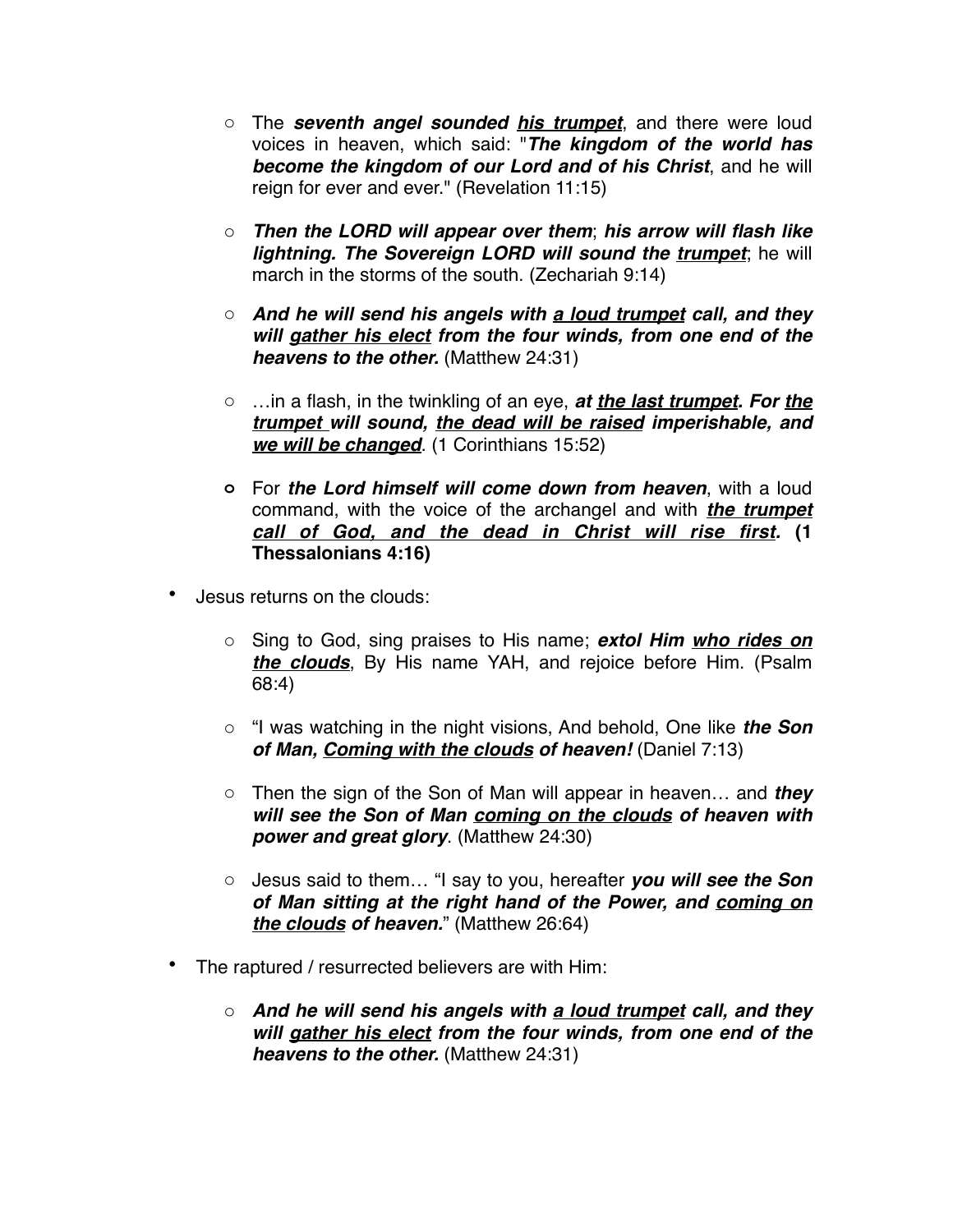- o …in a flash, in the twinkling of an eye, *at the last trumpet. For the trumpet will sound, the dead will be raised imperishable, and we will be changed*. (1 Corinthians 15:52)
- **o** For *the Lord himself will come down from heaven*, with a loud command, with the voice of the archangel and with *the trumpet call of God, and the dead in Christ will rise first.* **(1 Thessalonians 4:16)**
- o Then we who are alive and remain *shall be caught up together with them in the clouds to meet the Lord in the air*. And thus we shall always be with the Lord. (1 Thessalonians 4:17)
- o *Thus the LORD my God will come, and all the saints with You*. It shall come to pass in that day that there will be no light; the lights will diminish. (Zechariah 14:5,6)
- $\circ$  Then I saw the beast and the kings of the earth and their armies gathered together *to make war against the rider on the horse and his army*. (Revelation19:19)
- Every eye will see Him
	- o *He is coming with clouds, and every eye will see Him, even they who pierced Him.* And all the tribes of the earth will mourn because of Him. (Revelation 1:7)
- Israel mourns and repents as they recognize the identity of their Messiah
	- o *"And I will pour on the house of David and on the inhabitants of Jerusalem the Spirit of grace and supplication; then they will look on Me whom they pierced. Yes, they will mourn for Him as one mourns for his only son, and grieve for Him as one grieves for a firstborn.* (Zechariah 12:10)
	- o He is coming with clouds, and every eye will see Him, *even they who pierced Him. And all the tribes of the earth (or land) will mourn because of Him.* (Revelation 1:7)

# • **DAY OF ATONEMENT**

o And so *all Israel will be saved*, as it is written: " The Deliverer will come out of Zion, and He will turn away ungodliness from Jacob." (Romans 11:26)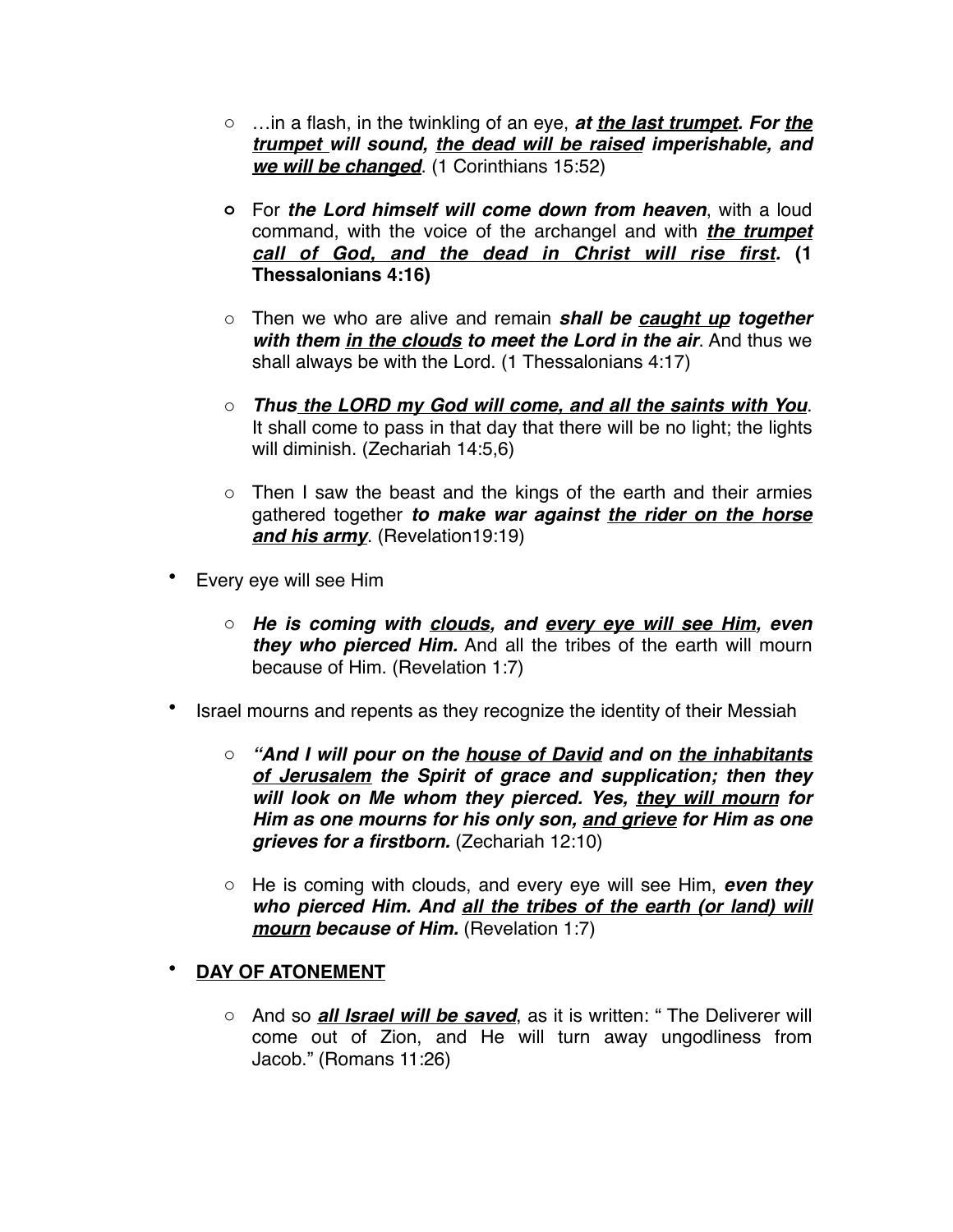- o *Zion will be redeemed with justice and her repentant ones with righteousness*. (Isaiah 1:27)
- Those who are left / the survivors / the remnant of Israel are saved / return to the LORD
	- o *And the remnant who have escaped of the house of Judah shall again take root downward, and bear fruit upward. For out of Jerusalem shall go a remnant, and those who escape from Mount Zion*. The zeal of the LORD of hosts will do this.' (2 Kings 19:30-31)
	- o Isaiah also cries out *concerning Israel: "Though the number of the children of Israel be as the sand of the sea, only the remnant will be saved.* (Romans 9:27)
	- o In that day the Branch of the LORD will be beautiful and glorious, and the fruit of the earth will be the pride and the adornment of *the survivors of Israel.* (Isaiah 4:2)
	- o And it shall come to pass *in that day that the remnant of Israel, and such as have escaped of the house of Jacob*, Will never again depend on him who defeated them, But will depend on the LORD, the Holy One of Israel, in truth. (Isaiah 10:20)
	- o "At the same time," says the LORD, "I will be the God of all the families of Israel, and they shall be My people." Thus says the LORD: "*The people who survived the sword found grace in the wilderness"* (Jeremiah 31:1,2)
	- o Whoever calls on the name of the LORD *Shall be saved*. *For in Mount Zion and in Jerusalem there shall be deliverance, As the LORD has said, among the remnant* whom the LORD calls. (Joel 2:32)
	- o I will make the lame *a remnant*, And the outcast a strong nation; *So the LORD will reign over them in Mount Zion from now on, even forever*. (Micah 4:7)
	- o I will leave in your midst a meek and humble people, and they shall trust in the name of the LORD. *The remnant of Israel* shall do no unrighteousness and speak no lies, nor shall a deceitful tongue be found in their mouth; for they shall feed their flocks and lie down, and no one shall make them afraid." (Zephaniah 3:13)
- Jesus and the resurrected believers come to Egypt: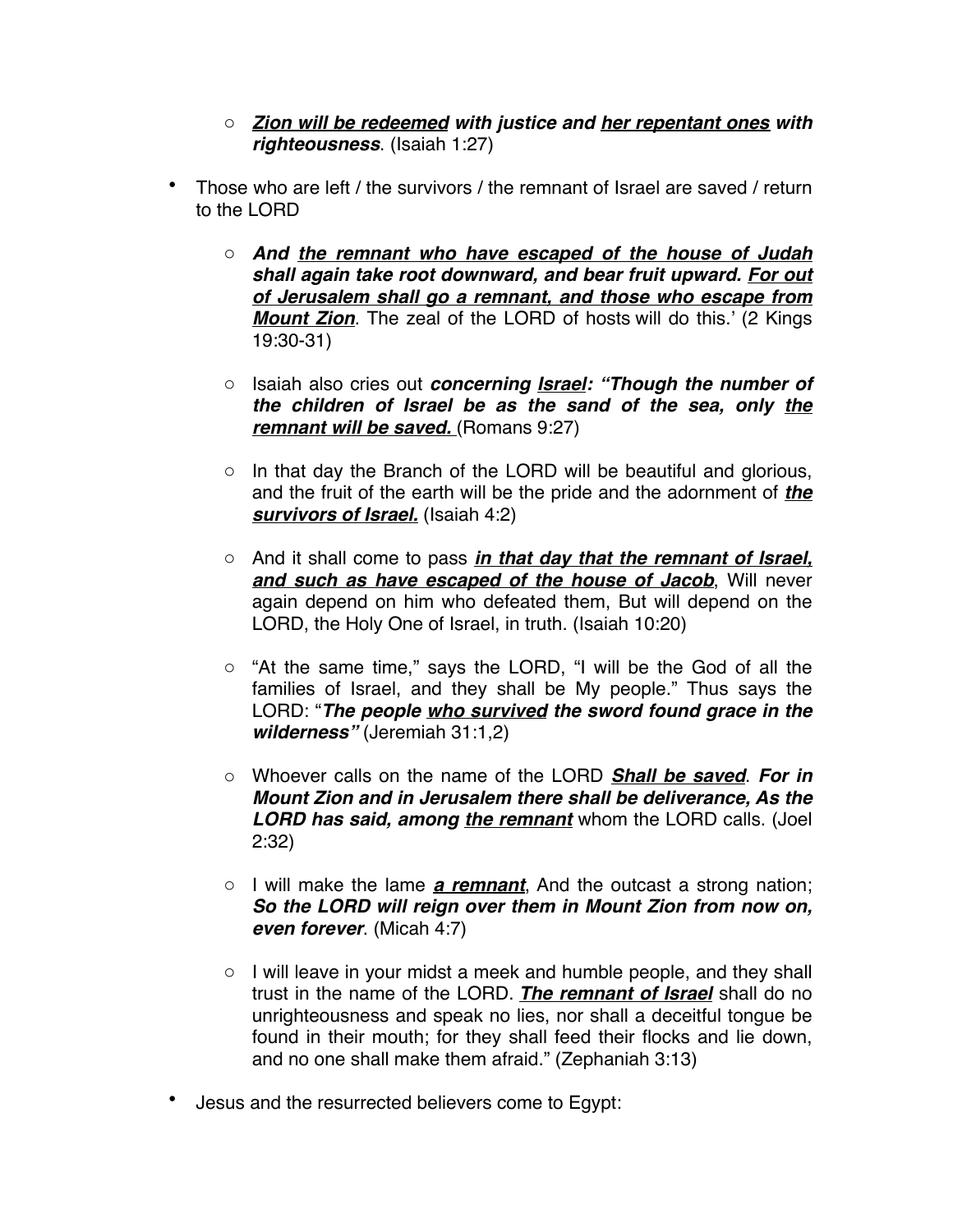- o See, *the LORD rides on a swift cloud and is coming to Egypt*. The idols of Egypt tremble before him, and the hearts of the Egyptians melt within them. (Isaiah 19:1)
- Jesus (As the Greater Moses) leads a victorious procession out of Egypt to Zion / Jerusalem:
	- o *God came from Teman (Arabia), the Holy One from Mount Paran (Sinai desert).* His glory covered the heavens and his praise filled the earth. His splendor was like the sunrise; *rays flashed from his hand*, where his power was hidden. *Plague went before him; pestilence followed his steps. He stood, and shook the earth; he looked, and made the nations tremble*. The ancient mountains crumbled and the age-old hills collapsed. His ways are eternal. I saw the tents of Cushan in distress, the dwellings of Midian in anguish. (Habakkuk 3:3-7)
	- o O God, when *You went out* before Your people, when *You marched* through the wilderness, the earth shook; the heavens also dropped rain at the presence of God; Sinai itself was moved at the presence of God, the God of Israel... The Lord gave the word; *great was the company of those who proclaimed it:* "Kings of armies flee, they flee."… *They have seen Your procession*, O God, the procession of my God, my King, *into the sanctuary*. (Psalm 68:7-8, 11-12, 24)
	- o Who is this *who comes forth from Edom*, with dyed garments *from Bozrah*, this One who is glorious in His apparel, traveling in the greatness of His strength?—" I who speak in righteousness, mighty to save." (Isaiah 63:1-2)
- Musicians and singers go before and follow after the procession:
	- **o** They have seen *Your procession*, O God, *the procession* of my God, my King, into the sanctuary. *The singers went before, the musicians followed after; among them were the maidens playing timbrels.* (Psalm 68:24-25)
	- o *He leads forth the prisoners with singing* (Psalm 68:6)
	- o *God has ascended amid shouts of joy*, *the LORD amid the sounding of trumpets. Sing praises to God, sing praises; sing praises to our King, sing praises. For God is the King of all the*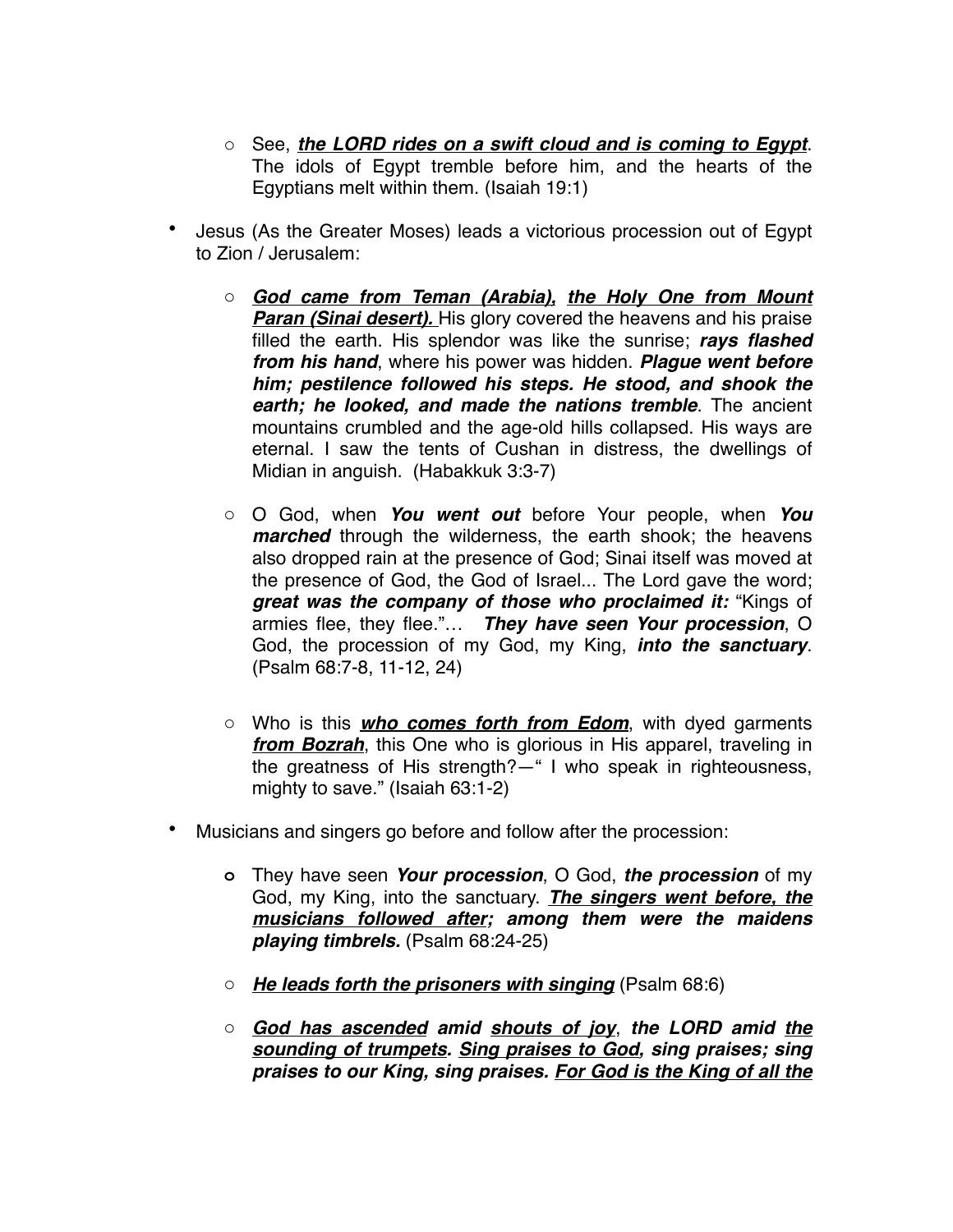*earth; sing to him a psalm of praise. God reigns over the nations; God is seated on his holy throne.* (Psalm 47:5-8)

- o *The ransomed of the LORD will return*. *They will enter Zion with singing*; everlasting joy will crown their heads. *Gladness and joy will overtake them*, and sorrow and sighing will flee away. (Isaiah 35:10)
- The wrath of God: Rain, hail, earthquakes, pestilence and fire are poured out on the enemies of God:
	- o For in My jealousy and in the fire of *My wrath* I have spoken: 'Surely in that day there shall be a *great earthquake* in the land of Israel, so that the fish of the sea, the birds of the heavens, the beasts of the field, all creeping things that creep on the earth, and all men who are on the face of the earth shall shake at *My presence*. The mountains shall be thrown down, the steep places shall fall, and every wall shall fall to the ground.'… And I will *bring him to judgment with pestilence and bloodshed; I will rain down on him, on his troops, and on the many peoples who are with him, flooding rain, great hailstones, fire, and brimstone*. "*And I will send fire* on Magog and on those who live in security in the coastlands. (Ezekiel 38:19-20; 39:6)
	- o His glory covered the heavens and his praise filled the earth. His splendor was like the sunrise; *rays flashed from his hand*, where his power was hidden. *Plague went before him; pestilence followed his steps. He stood, and shook the earth; he looked, and made the nations tremble*. The ancient mountains crumbled and the age-old hills collapsed. (Habakkuk 3:3-5)
	- o *On the wicked He will rain fiery coals and burning sulfur*; a scorching wind will be their lot. (Psalm 11:6)
	- o *The earth shook*, *the heavens poured down rain*, before God, the One of Sinai, before God, the God of Israel. (Psalm 68:8)
	- $\circ$  The seventh angel poured out his bowl into the air, and out of the temple came a loud voice from the throne, saying, "It is done!" *Then there came flashes of lightning, rumblings, peals of thunder and a severe earthquake. No earthquake like it has ever occurred since man has been on earth, so tremendous was the quake.* The great city split into three parts, and the cities of the nations collapsed. God remembered Babylon the Great and gave her the cup filled with the wine of the fury of his wrath. Every island fled away and the mountains could not be found. From *the*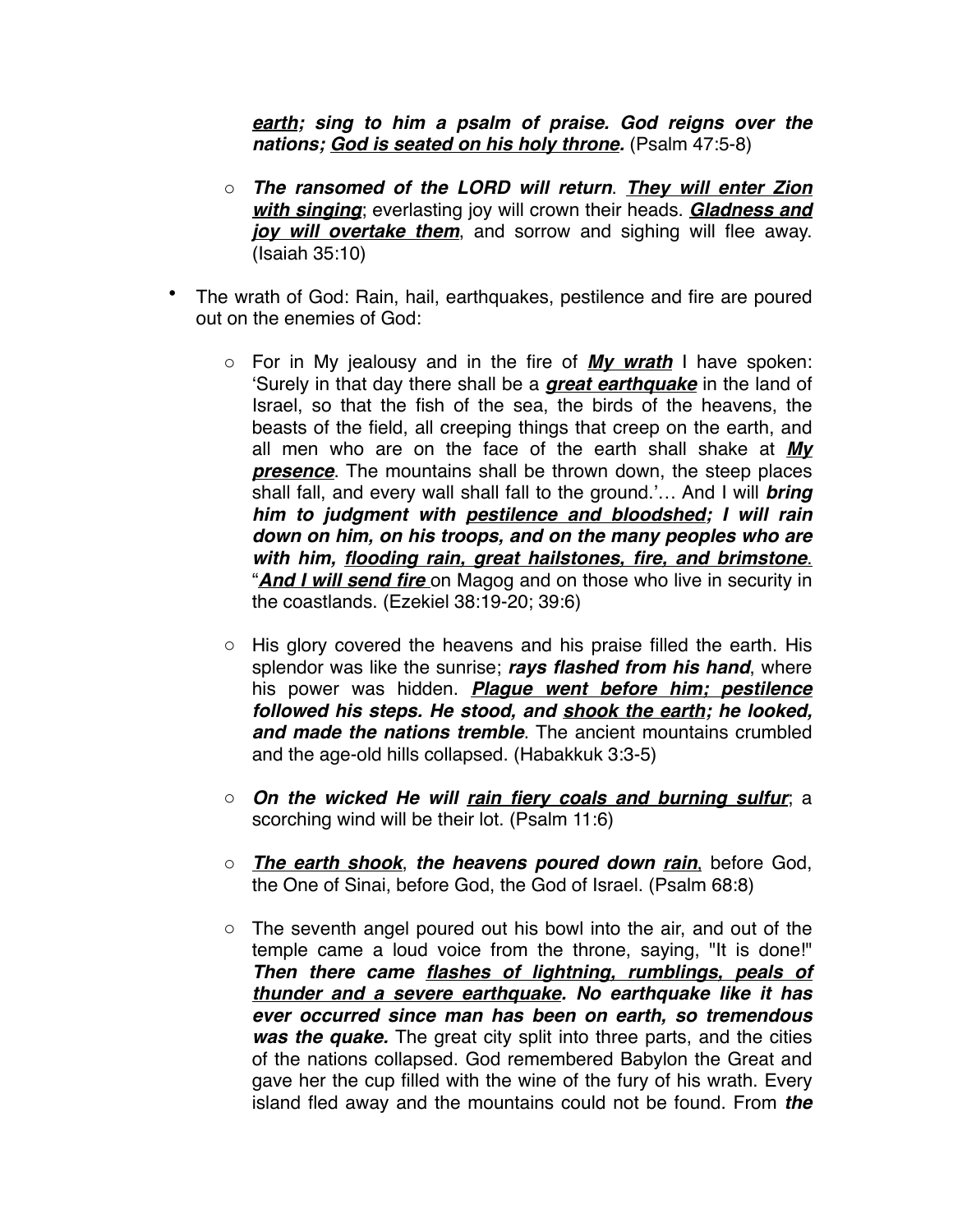*sky huge hailstones of about a hundred pounds each fell upon men*. And they cursed God on account of *the plague of hail*, because the plague was so terrible. (Revelation 16:17-21)

- The Antichrist, False Prophet and their armies and followers are destroyed:
	- o On that day *I will set out to destroy all the nations that attack Jerusalem.* (Zechariah 12:9)
	- o Then *the LORD will go forth and fight against those nations*, as He fights in the day of battle. (Zechariah 14:3)
	- o Say to those with fearful hearts, "Be strong, do not fear; *your God will come, he will come with vengeance; with divine retribution he will come to save you.*" (Isaiah 35:4)
	- o Who is this who comes from Edom, with dyed garments from Bozrah, this One who is glorious in His apparel, traveling in the greatness of His strength?—" I who speak in righteousness, mighty to save." Why is Your apparel red, and Your garments like one who treads in the winepress? *"I have trodden the winepress alone, and from the peoples no one was with Me. For I have trodden them in My anger, and trampled them in My fury; their blood is sprinkled upon My garments, and I have stained all My robes. For the day of vengeance is in My heart, and the year of My redemption has come…* My own arm brought salvation for Me; and My own fury, it sustained Me. I have trodden down the peoples in My anger, made them drunk in My fury, and brought down their strength to the earth." (Isaiah 63:1-6)
	- o But *the beast was captured, and with him the false prophet* who had performed the miraculous signs on his behalf. With these signs he had deluded those who had received the mark of the beast and worshiped his image. *The two of them were thrown alive into the fiery lake of burning sulfur. The rest of them were killed* with the sword that came out of the mouth of the rider on the horse, and all the birds gorged themselves on their flesh. (Revelation 19:20-21)
- Jesus judges nations specifically because of their treatment of Israel:

**•**"*For violence against your brother Jacob*, Shame shall cover you, And you shall be cut off forever. (Obadiah 1:10)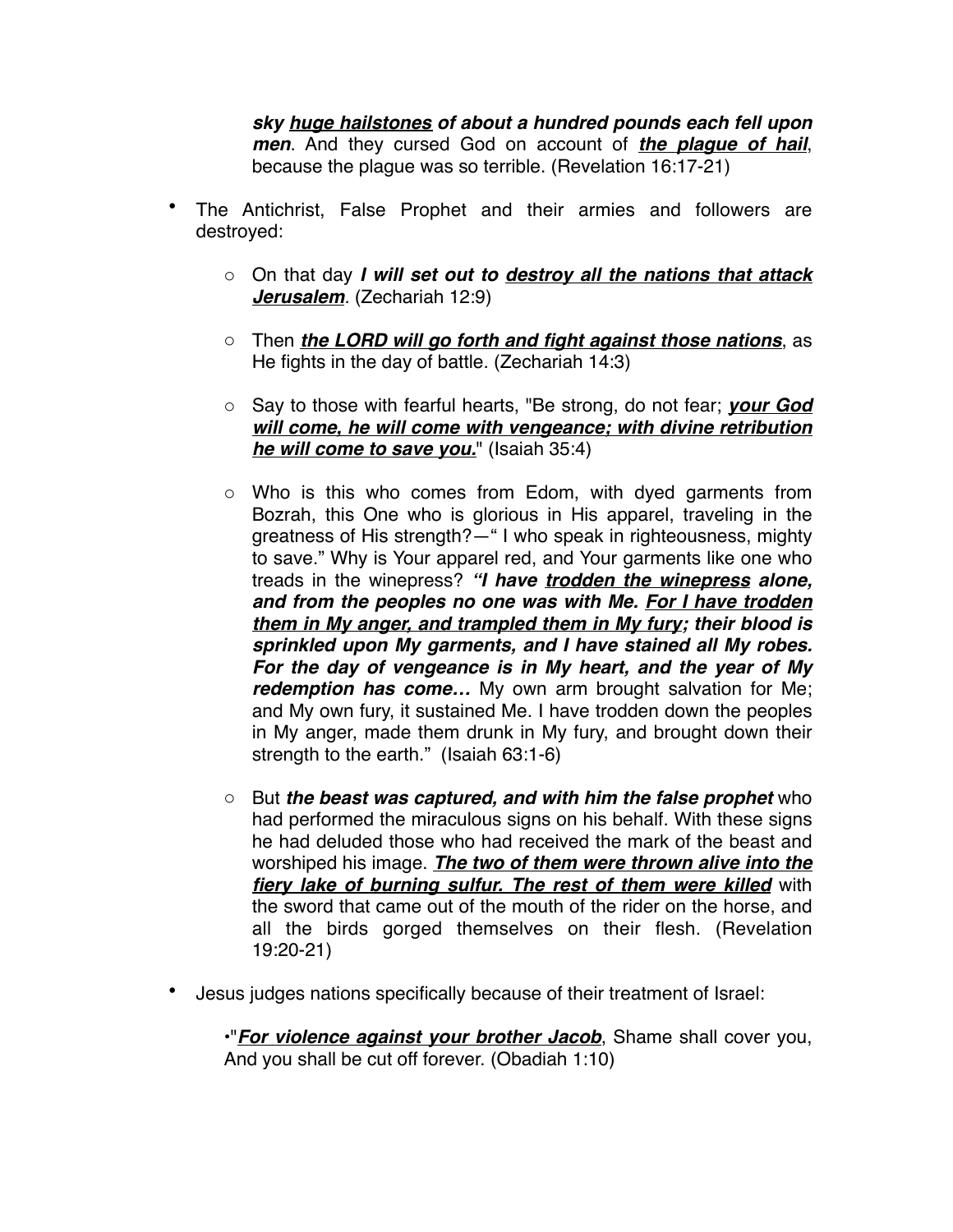**•**"For the day of the LORD upon all the nations is near; *As you have done, it shall be done to you*; Your reprisal shall return upon your own head." (Obadiah 1:15)

**•***For it is the day of the LORD's vengeance, The year of recompense for the cause of Zion.* (Isaiah 34:8)

**•**I will also gather all nations, and bring them down to the Valley of Jehoshaphat; *And I will enter into judgment with them there On account of My people, My heritage Israel, Whom they have scattered among the nations; They have also divided up My land*. (Joel 3:2)

**•***For the nation and kingdom which will not serve you shall perish, And those nations shall be utterly ruined... Also the sons of those who afflicted you shall come bowing to you, And all those who despised you shall fall prostrate at the soles of your feet*; And they shall call you The City of the LORD, Zion of the Holy One of Israel. (Isaiah 60:12-14)

- Jesus and the procession will free prisoners of the Antichrist:
	- o *They will fall by the sword and will be taken as prisoners to all the nations*. Jerusalem will be trampled on by the Gentiles until the times of the Gentiles are fulfilled. (Luke 21:24)
	- o You will arise and have compassion on Zion, for it is time to show favor to her; *the appointed time has come*… "The LORD looked down from his sanctuary on high, from heaven he viewed the earth, *to hear the groans of the prisoners and release those condemned to death*." The name of the LORD will be declared in Zion and his praise in Jerusalem when the peoples and the kingdoms assemble to worship the LORD. (Psalm 102:13-16, 19-21)
	- **o** God makes a home for the lonely; *he leads out the prisoners into prosperity*... (Psalm 68:6)
	- o For behold, in those days and at that time, *when I bring back the captives of Judah and Jerusalem*… (Joel 3:1)
	- o The Spirit of the Sovereign LORD is on me, because the LORD has anointed me to preach good news to the poor. He has sent me to bind up the brokenhearted, *to proclaim freedom for the captives and release from darkness for the prisoners***,** *to proclaim the year of the LORD's favor and the day of vengeance of our God*,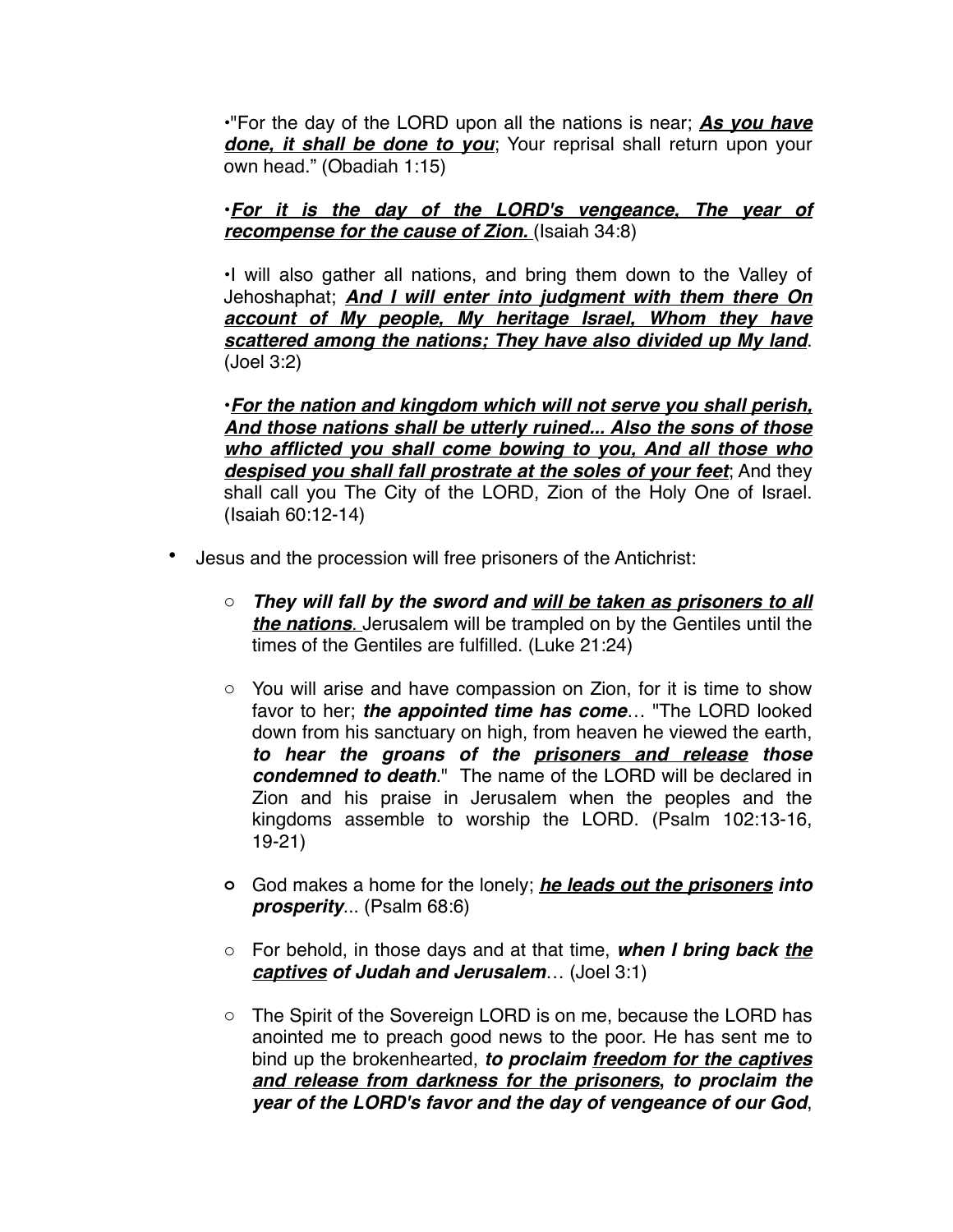to comfort all who mourn, and provide for those who grieve in Zion —to bestow on them a crown of beauty instead of ashes, the oil of gladness instead of mourning, and a garment of praise instead of a spirit of despair. (Isaiah 61:1-3)

- o For the LORD their God will intervene for them*, and return their captives*.- Zephaniah 2:3-5
- o Rejoice greatly, O Daughter of Zion! Shout, Daughter of Jerusalem! See, your king comes to you, righteous and having salvation, gentle and riding on a donkey, on a colt, the foal of a donkey… He will proclaim peace to the nations. His rule will extend from sea to sea and from the River to the ends of the earth. As for you, because of the blood of my covenant with you, *I will free your prisoners* from the waterless pit. (Zechariah 9:9-11)
- **o** *'Now I will bring back the captives of Jacob*, and have mercy on the whole house of Israel; and I will be jealous for My holy name (Ezekiel 39:25)
- o "The LORD looked down from his sanctuary on high, from heaven he viewed the earth, *to hear the groans of the prisoners and release those condemned to death*." (Psalm 102:19-20)
- Ultimate triumphal entry into Jerusalem:
	- **o** For I tell you, you will not see me again until you say, 'Blessed is he who comes in the name of the Lord.'" (Matthew 23:39)
- The singing and worship continues as the procession goes up to Zion. Some say that the Psalms of Ascent will be among the songs sung:
	- o *Sing, O daughter of Zion! Shout, O Israel!* Be glad and *rejoice with all your heart,* O daughter of Jerusalem! The LORD has taken away your judgments, *He has cast out your enemy*. *The King of Israel, the LORD, is in your midst; you shall see disaster no more.* (Zephaniah 3:14-15)
- The Gates of Jerusalem are opened for the arrival of the King Messiah:
	- o *Lift up your heads, O you gates; be lifted up, you ancient doors, that the King of glory may come in.* Who is this King of glory? The LORD strong and mighty, the LORD mighty in battle. *Lift up your heads, O you gates; lift them up, you ancient doors, that the King of glory may come in*. Who is he, this King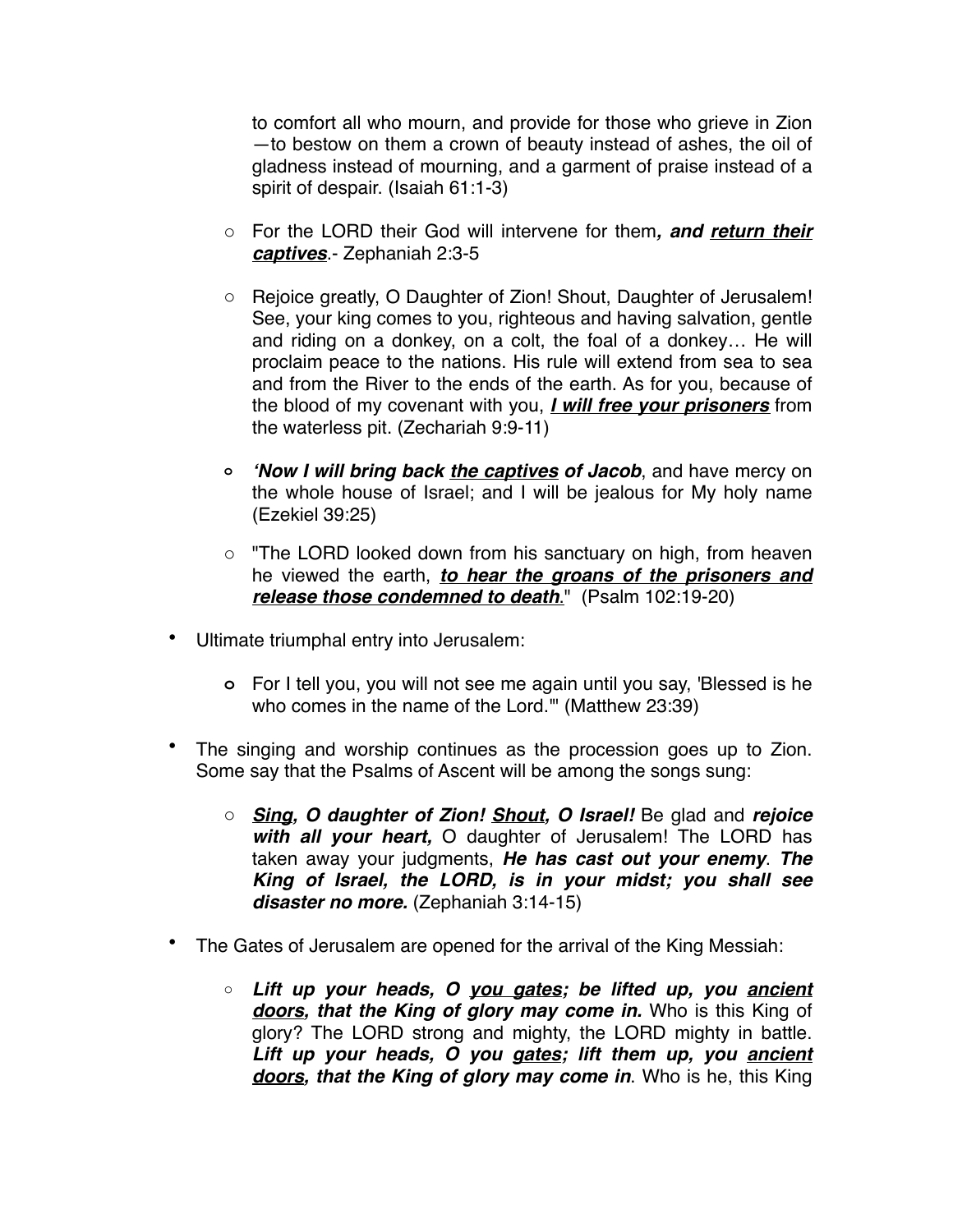of glory? The LORD Almighty—he is the King of glory. (Psalm 24:7-10)

- o *Open to me the gates of righteousness*; *I will go through them*, and I will praise the LORD. *This is the gate of the LORD, through which the righteous shall enter*. (Psalm 118:19,20)
- Jesus takes His place as the rightful King Messiah on the throne of David
	- **o** …and thou will call his name JESUS. He shall be great, and shall be called the Son of the Highest: *and the Lord God shall give*  **unto him the throne of his father David:** And he shall reign over the house of Jacob for ever; and of his kingdom there shall be no end. (Luke 1:30-33)
	- **o** Of the increase of his government and peace there will be no end. *He will reign on David's throne and over his kingdom*, establishing and upholding it with justice and righteousness from that time on and forever. (Isaiah 9:7)
	- o *But about the Son he says, "Your throne, O God, will last for ever and ever, and righteousness will be the scepter of your kingdom*. (Hebrew 1:8)
- Jesus Himself will sing and rejoice over His people:
	- o *The LORD your God in your midst, a victorious warrior; He will rejoice over you with gladness, He will quiet you with His love, He will rejoice over you with singing."* (Zephaniah 3:17)
	- o *And as the bridegroom rejoices over the bride, so your God will rejoice over you.* (Isaiah 62:5)
	- o *I will also rejoice in Jerusalem and be glad in my people.* (65:19)
	- o "*I will rejoice over them* to do them good and will faithfully plant them in this land *with all my heart and with all My soul*. (Jeremiah 32:41)
- The Lord Jesus dwells in Zion
	- **o** *I will return to Zion and dwell in Jerusalem***.** Then Jerusalem will be called the City of Truth, and the mountain of the Lord Almighty will be called the Holy Mountain.'" (Zechariah 8:3)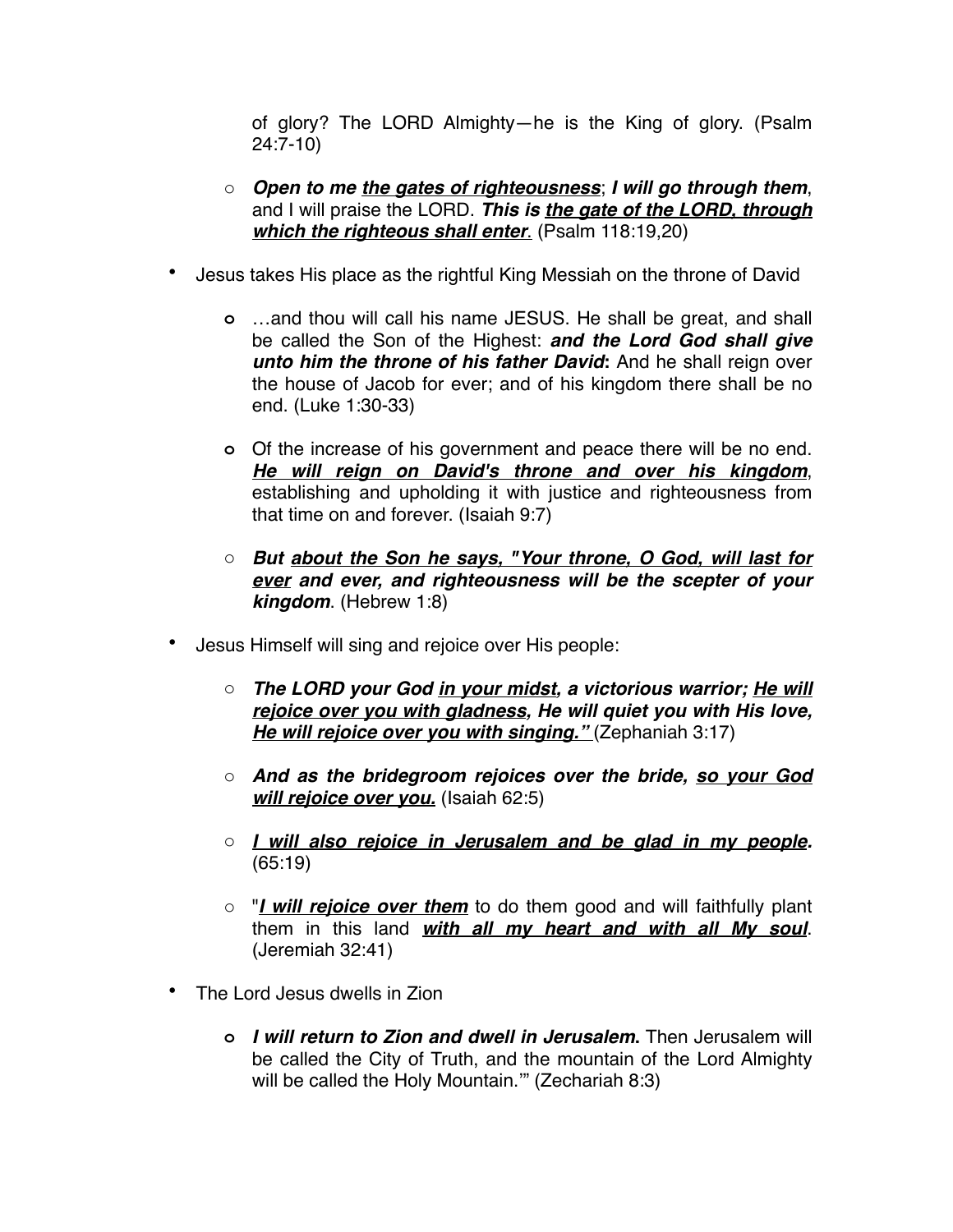- o But Judah shall abide forever, and Jerusalem from generation to generation. For I will acquit them of the guilt of bloodshed, whom I had not acquitted; *for the LORD dwells in Zion."* (Joel 3:20-21)
- o And I heard a loud voice from the throne saying, "*Now the dwelling of God is with men, and he will live with them*. They will be his people, and God himself will be with them and be their God. (Revelation 21:3)

# • **SUKKOTH**

- o " Let the nations be wakened, and come up to the Valley of Jehoshaphat; for there I will sit to judge all the surrounding nations. *Put in the sickle, for the harvest is ripe.* Come, go down; for the winepress is full, the vats overflow—for their wickedness *is* great."… But *the LORD will be a shelter for His people*, and the strength of the children of Israel. (Joel 3: 12-13, 16)
- o Then I looked, and behold, a white cloud, and on the cloud sat One like the Son of Man, having on His head a golden crown, and in His hand a sharp sickle. And another angel came out of the temple, crying with a loud voice to Him who sat on the cloud, "*Thrust in Your sickle and reap, for the time has come for You to reap, for the harvest of the earth is ripe*." So He who sat on the cloud thrust in His sickle on the earth, *and the earth was reaped.* (Revelation 14:14-16)
- o And it shall come to pass that *everyone who is left of all the nations which came against Jerusalem* shall go up from year to year to worship the King, the LORD of hosts, and *to keep the Feast of Tabernacles*. (Zechariah 14:16)
- The children and remnant of the peoples of the Antichrist and the Gentile nations will come to repent and serve Israel and Jesus her king.
	- *o* "*On that day I will raise up the tabernacle of David*, which has fallen down, and repair its damages; I will raise up its ruins, and rebuild it as in the days of old; that *they may possess the remnant of Edom*, *and all the Gentiles who are called by My name*," Says the LORD who does this thing. (Amos 9:12)
	- *o The residue of my people shall plunder them*, and *the remnant of my people shall possess them*." (Zephaniah 2:9)
	- *o* But the LORD will arise over you, and His glory will be seen upon you. *The Gentiles shall come to your light, and kings to the*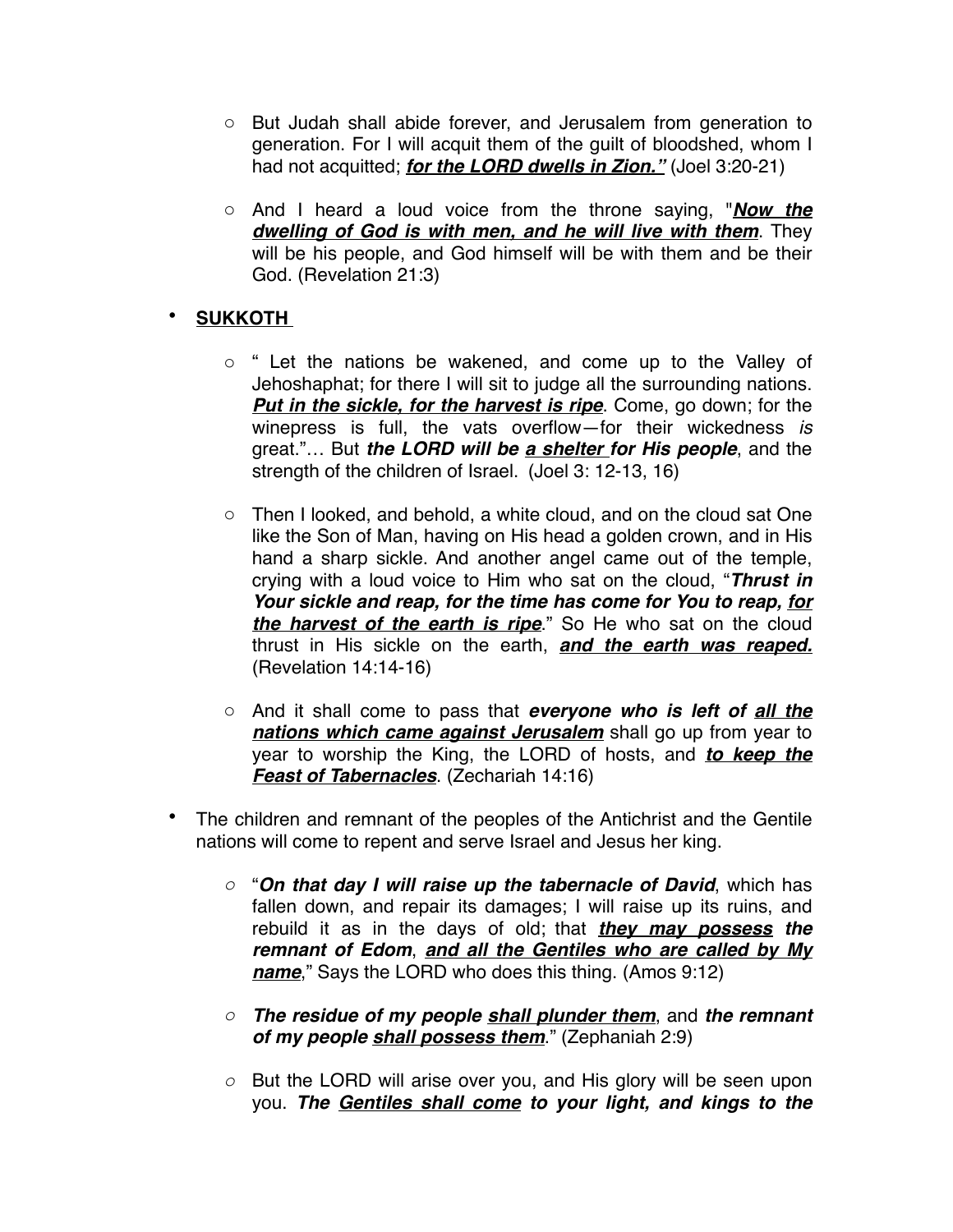*brightness of your rising.* " Lift up your eyes all around, and see: *they all gather together, they come to you*… *"Foreigners will rebuild your walls, and their kings will serve you.* Your gates (Jerusalem) will always stand open, they will never be shut, day or night, *so that men may bring you the wealth of the nations their kings led in triumphal procession*… *For the nation and kingdom which will not serve you shall perish*, and those nations shall be utterly ruined. *Also the sons of those who afflicted you shall come bowing to you, and all those who despised you shall fall prostrate at the soles of your feet*; and they shall call you The City of the LORD, Zion of the Holy One of Israel. (Isaiah 60:2-4, 11,12,14)

- **o** And *the nations of those who are saved shall walk in its light, and the kings of the earth bring their glory and honor into it*. (Revelation 21:24)
- **The Great Reversal**: The nation of Israel, as well as the faithful meek, victimized, downtrodden, abused, forgotten, and lowly, etc., etc., etc., will be honored and exalted. The proud will be brought low, humbled, humiliated and cast into the lake of fire:
	- o The eyes of *the arrogant man will be humbled and the pride of*  **men brought low**, the LORD alone will be exalted in that day... *The LORD Almighty has a day* in store for all *the proud and lofty, for all that is exalted. And they will be humbled.* (Isaiah 2:11,)
	- o But with righteousness He will judge *the poor*, *and decide with fairness for the afflicted of the earth.* (Isaiah 11:4)
	- o *The afflicted also will increase their gladness in the LORD, and the needy of mankind will rejoice in the Holy One of Israel.* (Isaiah 29:19)
	- o *Then will the eyes of the blind be opened and the ears of the deaf unstopped. Then will the lame leap like a deer, and the mute tongue shout for joy*. (Isaiah 35:6)
	- **o** *Although you* (Israel) *have been forsaken and hated,* with no one traveling through, *I will make you the everlasting pride and the joy* of all generations. (Isaiah 60:15)
	- **o** The Spirit of the Sovereign LORD is on me, because the LORD has anointed me to preach *good news to the poor*. He has sent me to